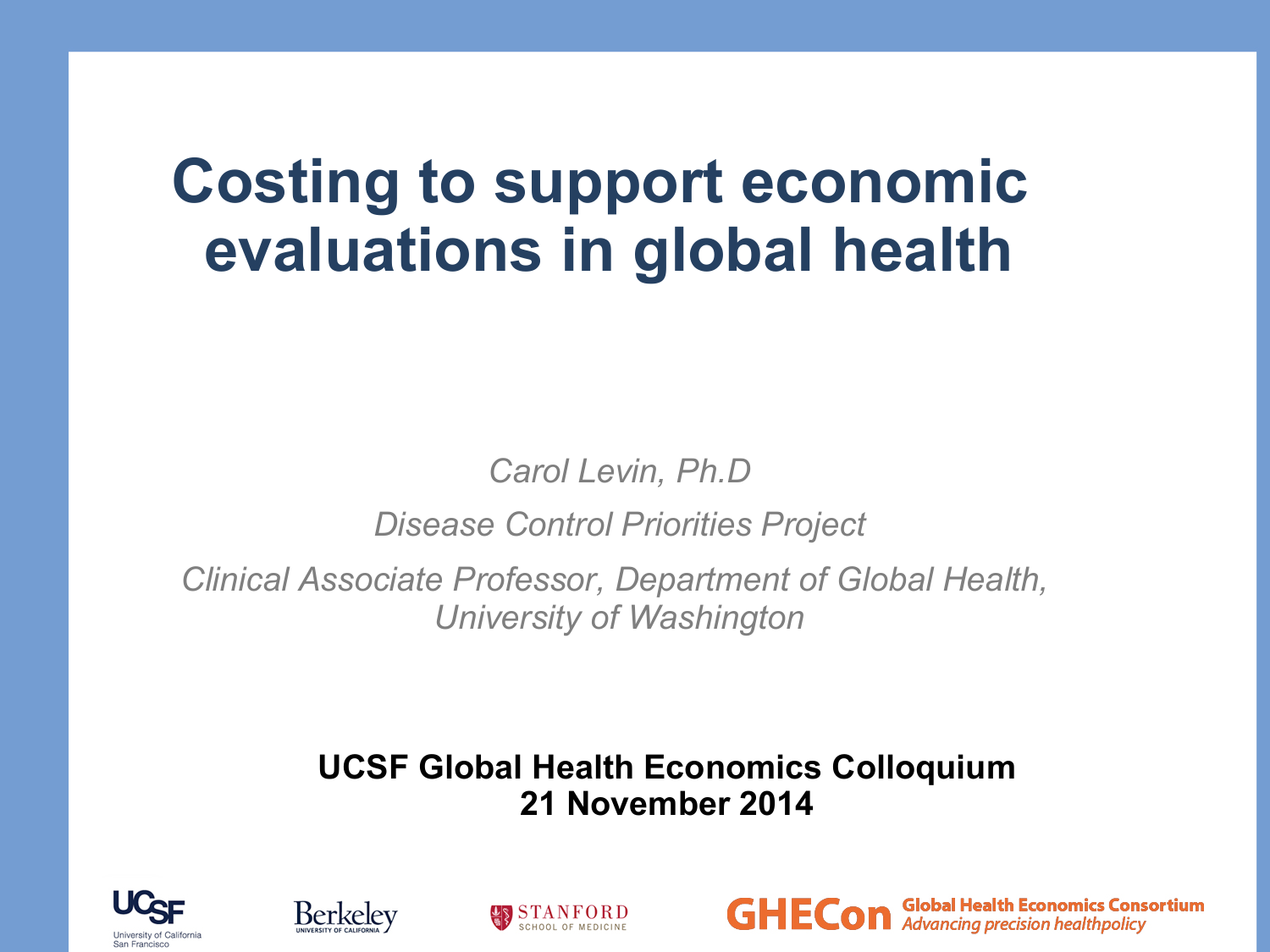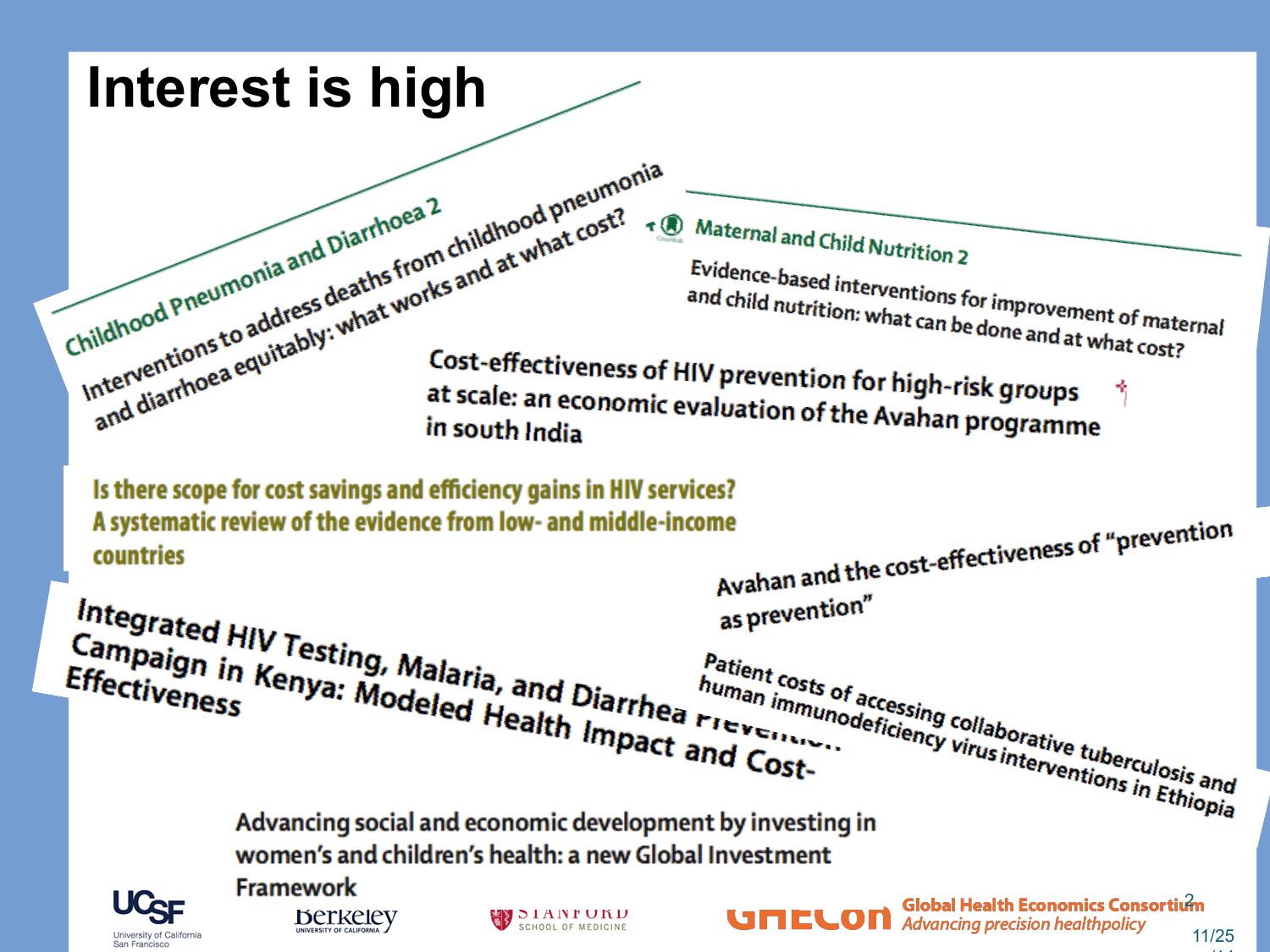### **Multiple uses for cost data**

**Priority setting for new interventions or introducing new technologies, drugs, vaccines**

**Resource requirements and advocacy**

**Financial planning and budgeting** 

**Improving technical efficiency** 

**Global Health Economics Consortium** 





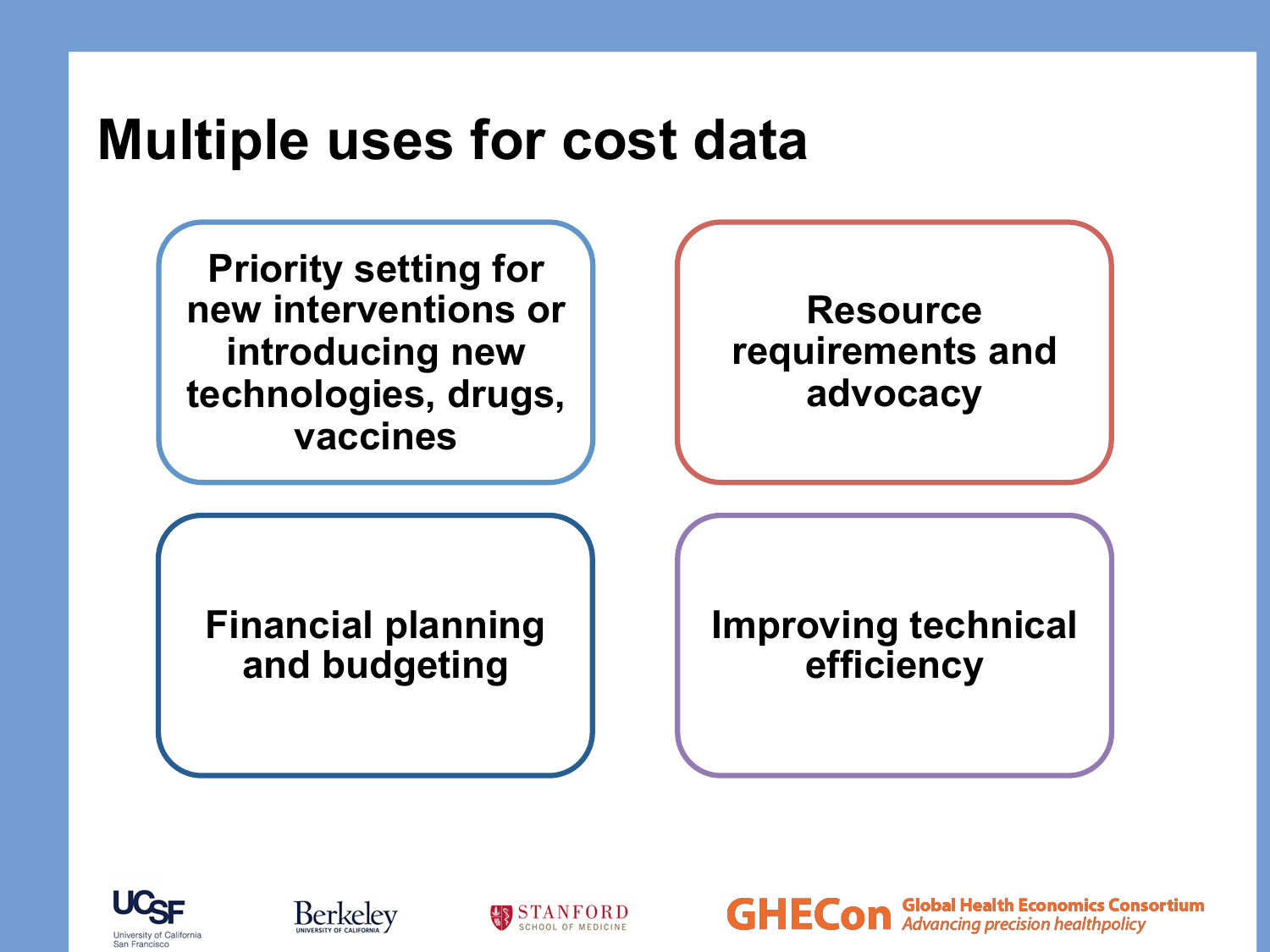## **DCP Literature reviews**

- **Searches completed for economic evaluations (costs, CEA)**
- **RMNCH** 
	- Reproductive health and family planning
	- Maternal, Child and Neonatal health and nutrition
	- PMTCT
- **Non-communicable disease** 
	- CVD, diabetes, respiratory
	- Cancers (Breast, cervical, pediatric, liver, colon)
	- Mental Health
- **Essential Surgery**







**Global Health Economics Consortium**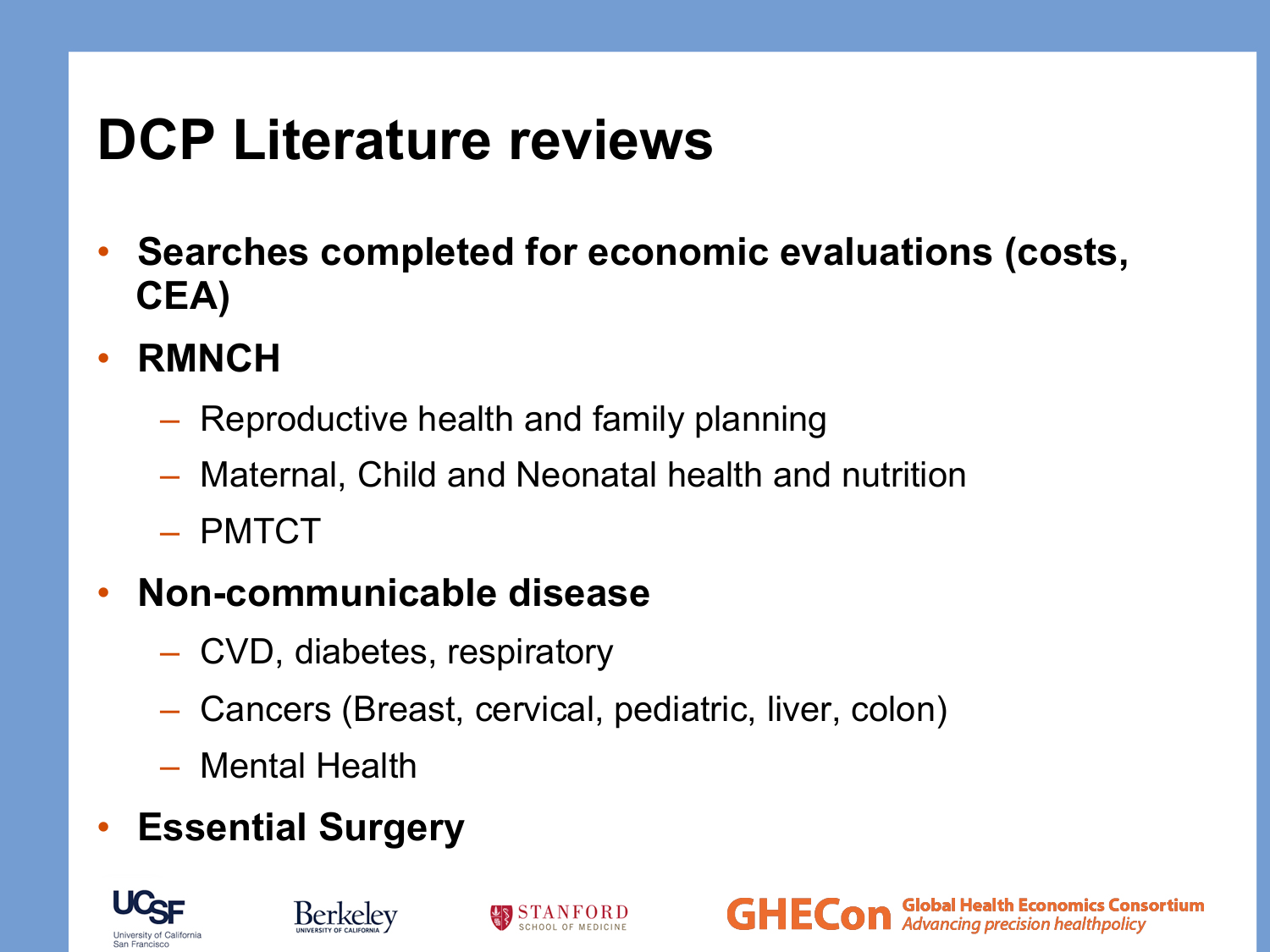### **Inclusion criteria**

#### • **Type of evaluation**

- Partial economic evaluation
	- Includes only costing data
- Full economic evaluation:
	- Includes both costs and effectiveness
	- Only keep if it has good cost data

#### • **Measurement/Study Type**

- Must have either or both:
	- Unit costs
	- Cost of intervention
- **Includes direct costs, or both direct and direct non-medical**
	- Focus on costs of implementing the interventions
	- Treatment costs
- **Only English articles**







**Global Health Economics Consortium Advancing precision healthpolicy**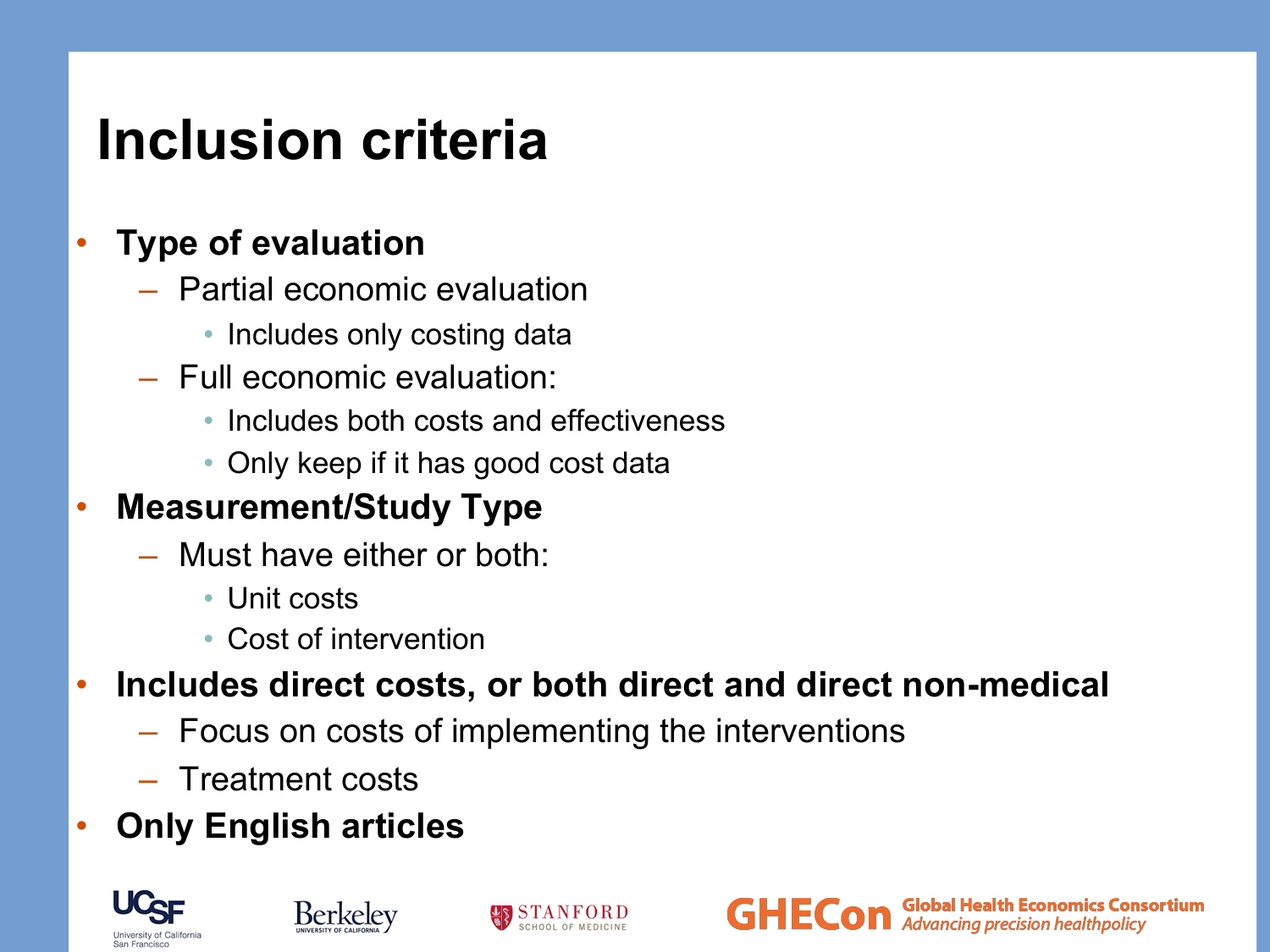### **By the numbers: Article retrieval and unit cost extraction**









**Global Health Economics Consortium GHECon Advancing precision healthpolicy**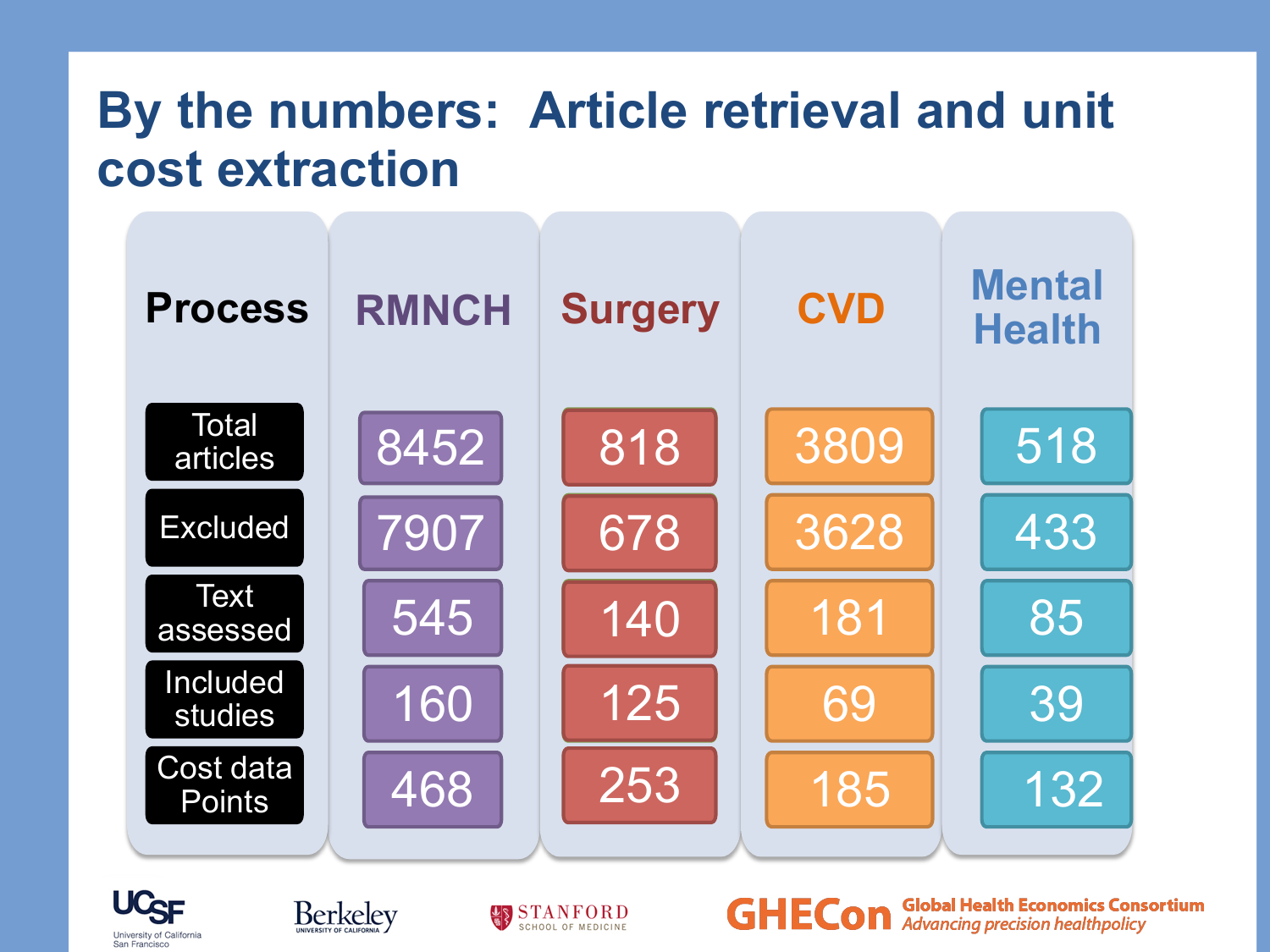#### **Increase in number of studies over time**

GHE

**Global Health Economics Consortium** 

**Advancing precision healthpolicy** 

Cardiovascular and Reproductive, maternal, neonatal respiratory cost and child health studies 30 Count of Study # Sub-Saharan Africa 18  $25$ 16 **WB Region**  $\blacksquare$  South Asia 14 Sub-Saharan Africa 20  $\blacksquare$  Multiple 12 South Asia 10 Middle East and Northern Multiple 15 Africa 8 Middle East & North Africa  $\blacksquare$  Latin America and Carribean Latin America & Caribbean 10 Europe and Central Asia Europe & Central Asia Eastern Asia and Pacific ■ East Asia & Pacific #" *᠊ᢈ*ᢨ᠈᠊ᡘᢨ᠈᠊ᡘᢨ᠈᠊ᢗᢨ᠈᠊ᢗᠣ᠂ᡘᠣ᠂ᡗᡐᡒ<sup>ᡗ</sup>ᢨ᠈᠊ᢗᡐ᠂ᢓᡐ᠈ᢣ᠅ᡒ᠅᠅ 0  $x^3$  $\mathcal{B}^{\mathcal{S}^{\mathcal{X}}}$ 100  $\sqrt[3]{8}$  $\sqrt[3]{8}$  $\mathcal{P}_{\!\!\mathcal{P}_\mathrm{S}}$ **2019** 200 200  $\mathscr{C}^\circ$ %  $\sqrt[3]{2}$  $\sqrt{2}$ Pub Year  $\mathcal{S}^{\circ}$  $\mathcal{R}_\mathrm{p}$ 

#### Growing body of literature in low and middle income countries





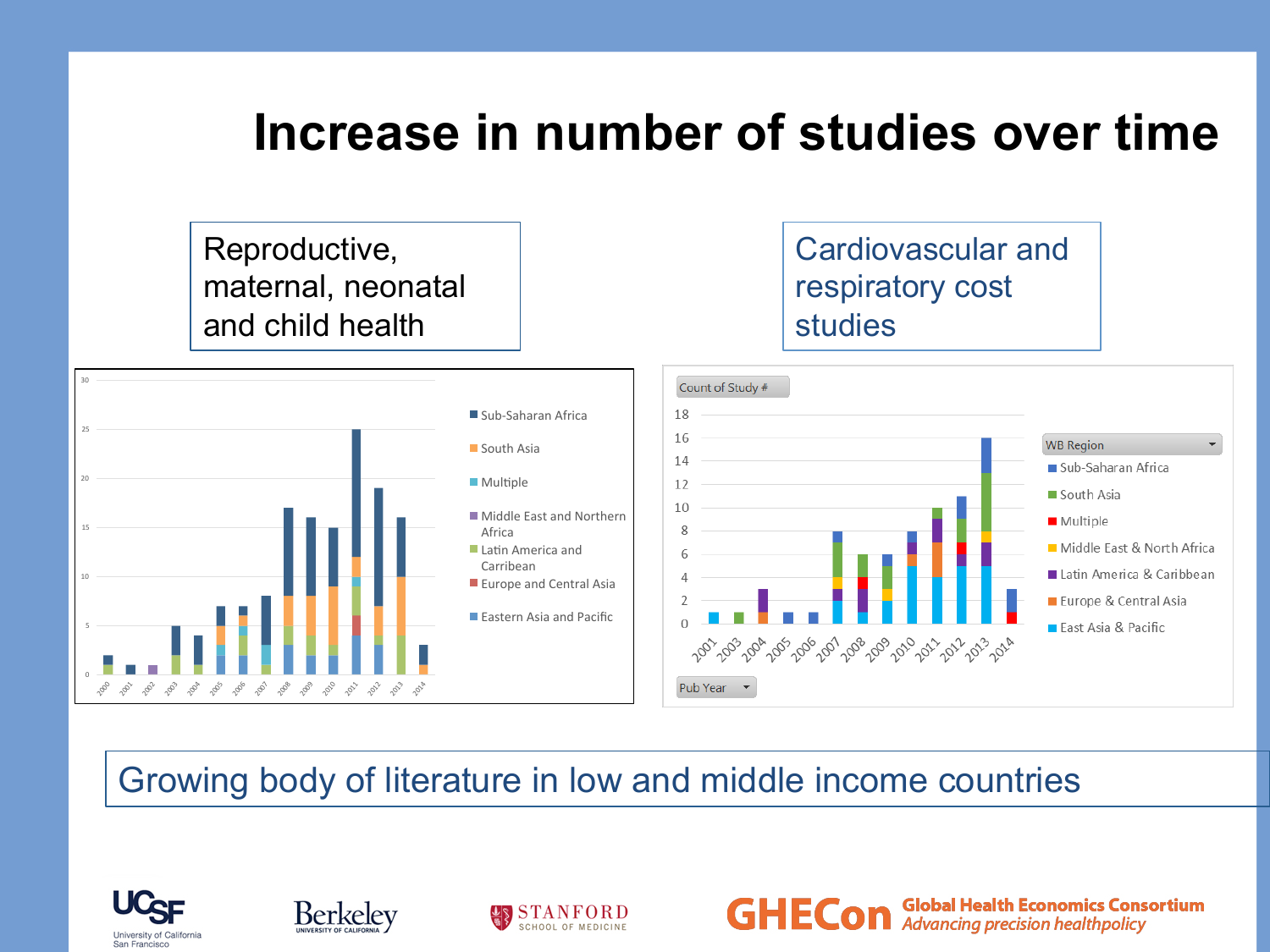## **So what's the problem?**

- **Depends on your perspective.**
- **Donor "Do we need more cost studies?"** 
	- Can't we use the data we have?
- **Researchers "We need better data"** 
	- Moving toward more expensive studies
	- Larger samples sizes to improve precision, accuracy and robustness.
- **Decision makers "We need information today"**
- **WHO "Let's build a sustainable system for routine cost collection."**







/14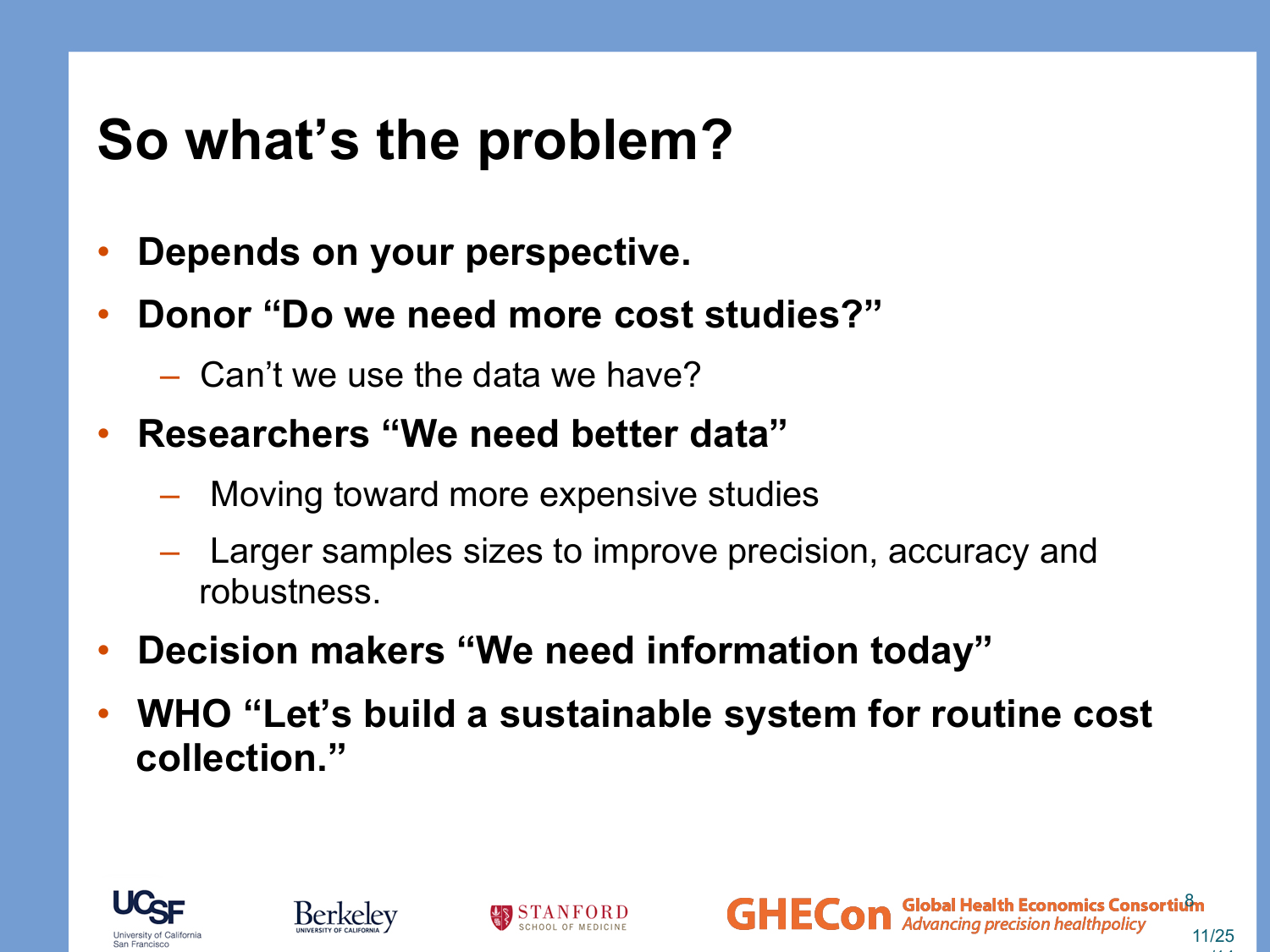## **Challenges**

- **Many estimates of program costs are inadequate and of mixed quality.**
- **Relevant data are sometimes absent, are not locally relevant, are not quality adjusted, or are available from a limited perspective (e.g. the payers), do not capture full system costs, and fail to capture variations in cost by delivery strategy/platform.**
- **There are no validated methods for projecting costs from one setting to others.**
- **Very little standard methods or reporting for costing studies** 
	- Multiplicity of ways to estimate costs
	- Little attention by authors to quality check lists for costs, although they do exist.
	- Little reporting on discount rate, whether tradable or non-tradable
- **Scarce or absent published literature for interventions to address adolescents, maternal depression, care and care practices, gender based violence.**
- **Limited packages of interventions estimated using costing tools**





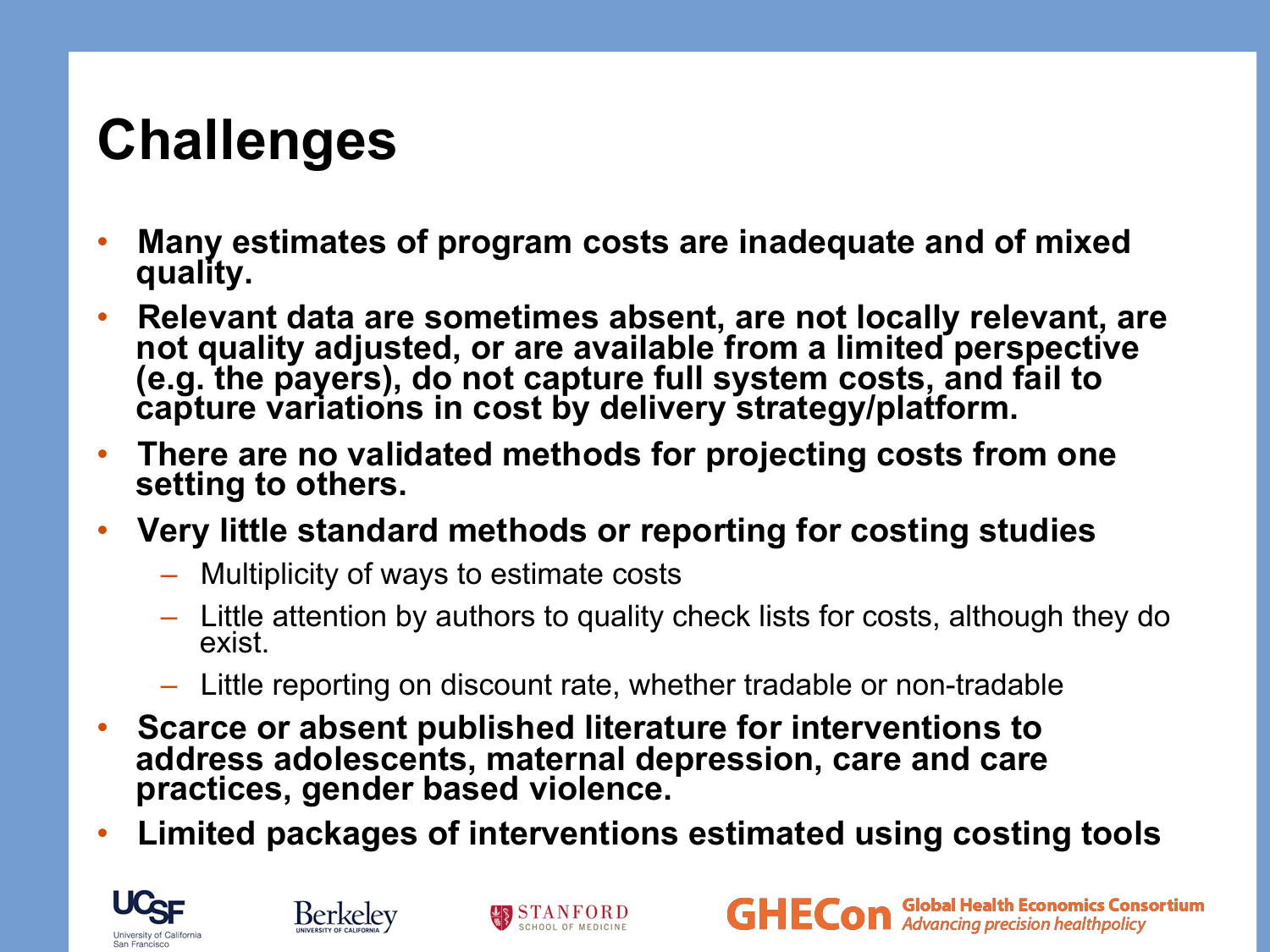### **Variability in costs: example: Reproductive and maternal health costs**









**Global Health Economics Consortium Advancing precision healthpolicy** 11/25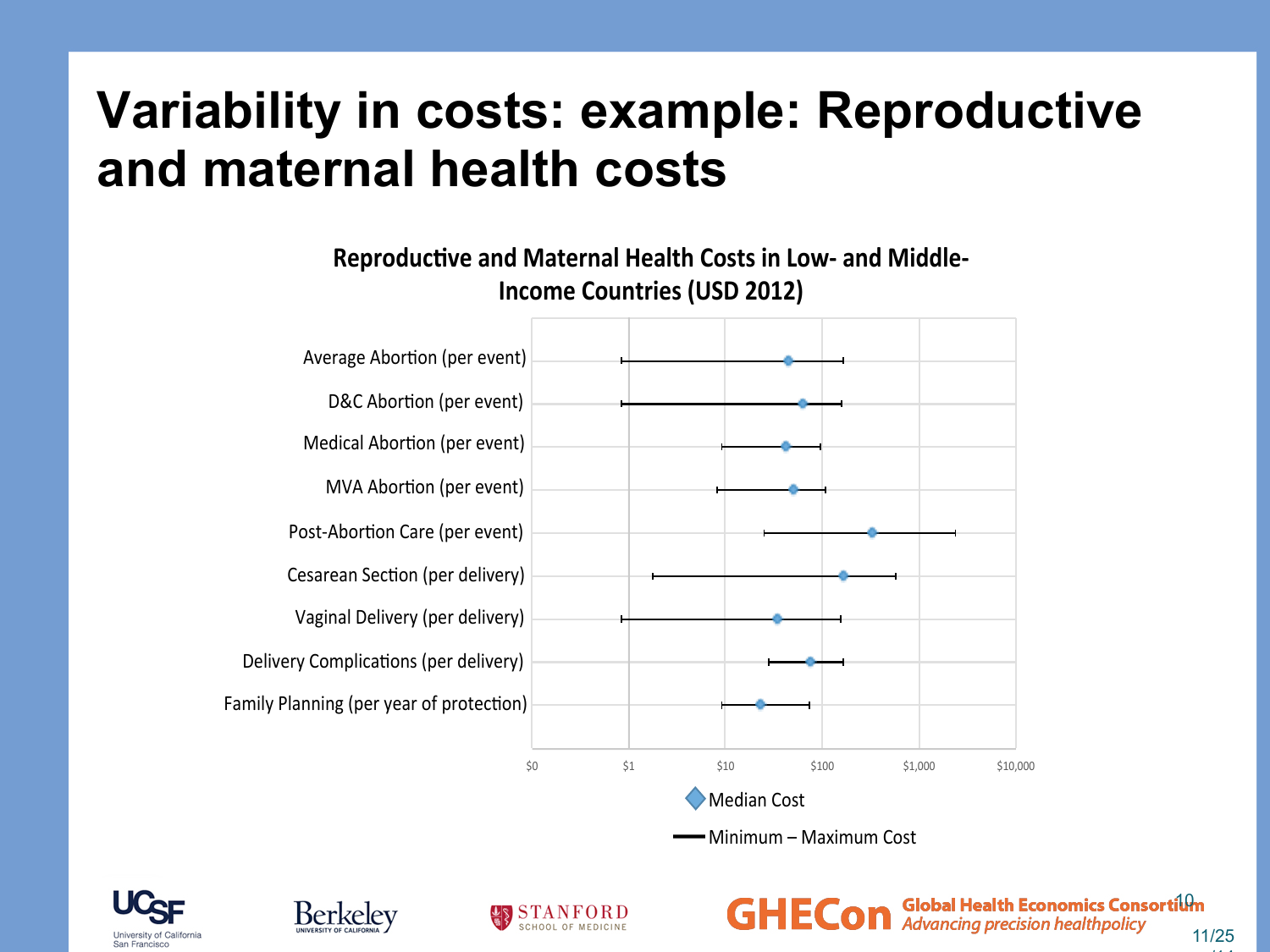### **Lack of cost data for low capacity settings: RMNCH cost data for Ethiopia**











/14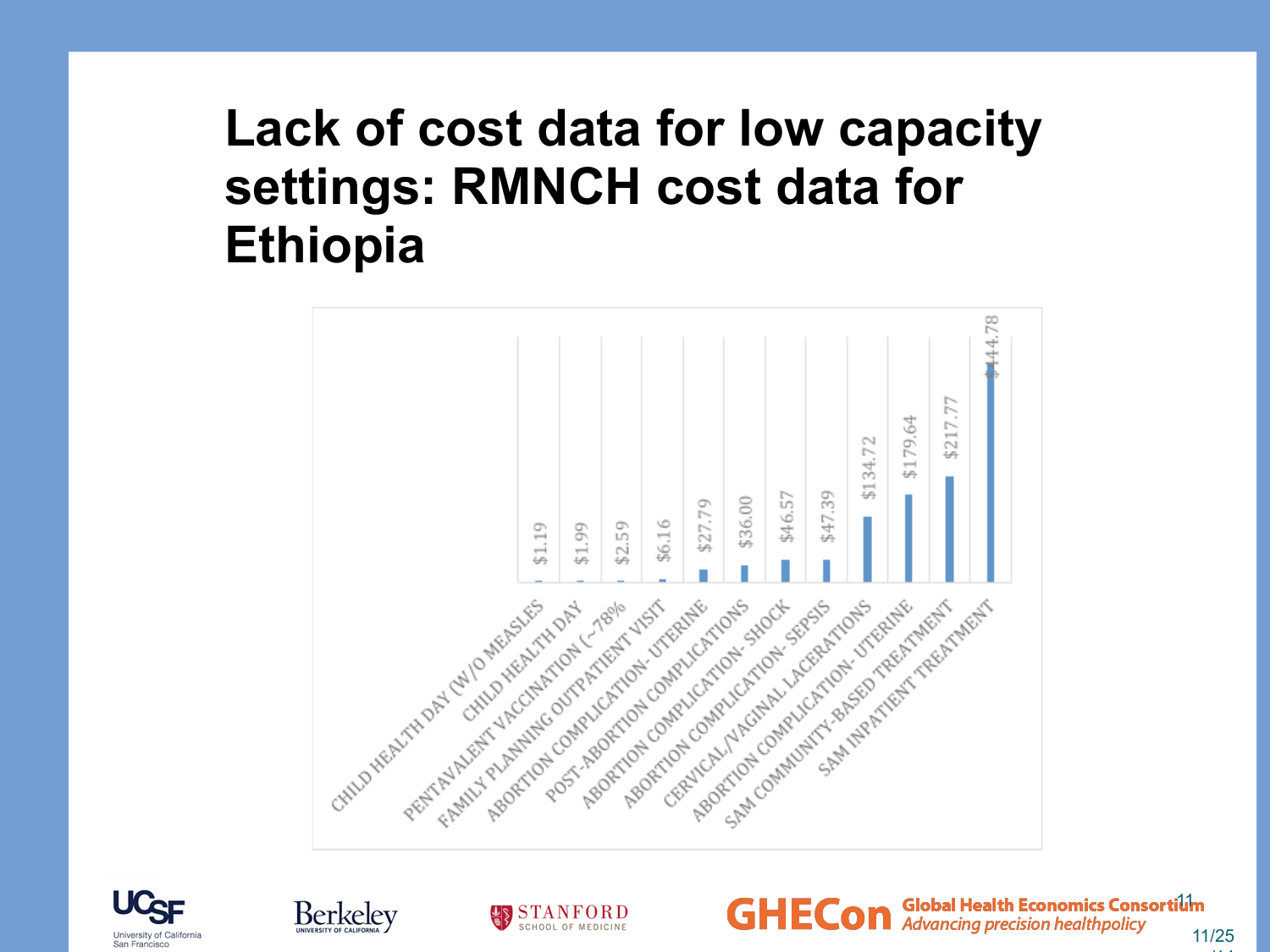## **Why does it matter? Consequences**

- **Countries and donors often do not know the correct cost estimates to use in financial planning, resource allocation and budgeting.** 
	- resources are misallocated and health benefits are foregone.
- **Over time, efficiency improvements cannot be measured.**
- **Donors, funders and National Finance Ministries cannot assess whether they are getting value for their money, and cannot provide effective incentives for greater efficiency.**







Global Health Economics Consortium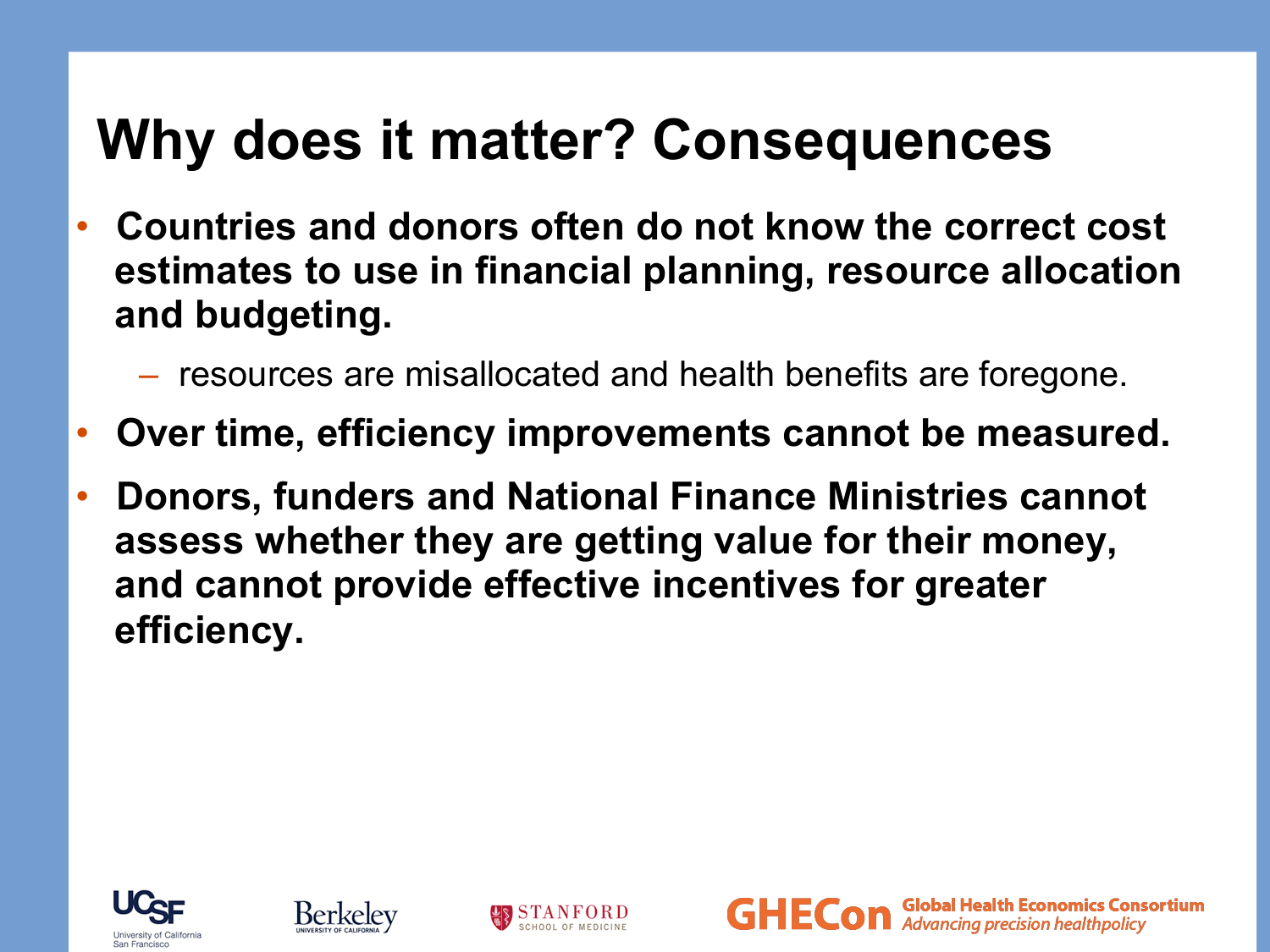## **Actions to improve costing**

- **Development of a reference case for economic evaluation in low-resource settings**
- **Development of a global health costing consortium**







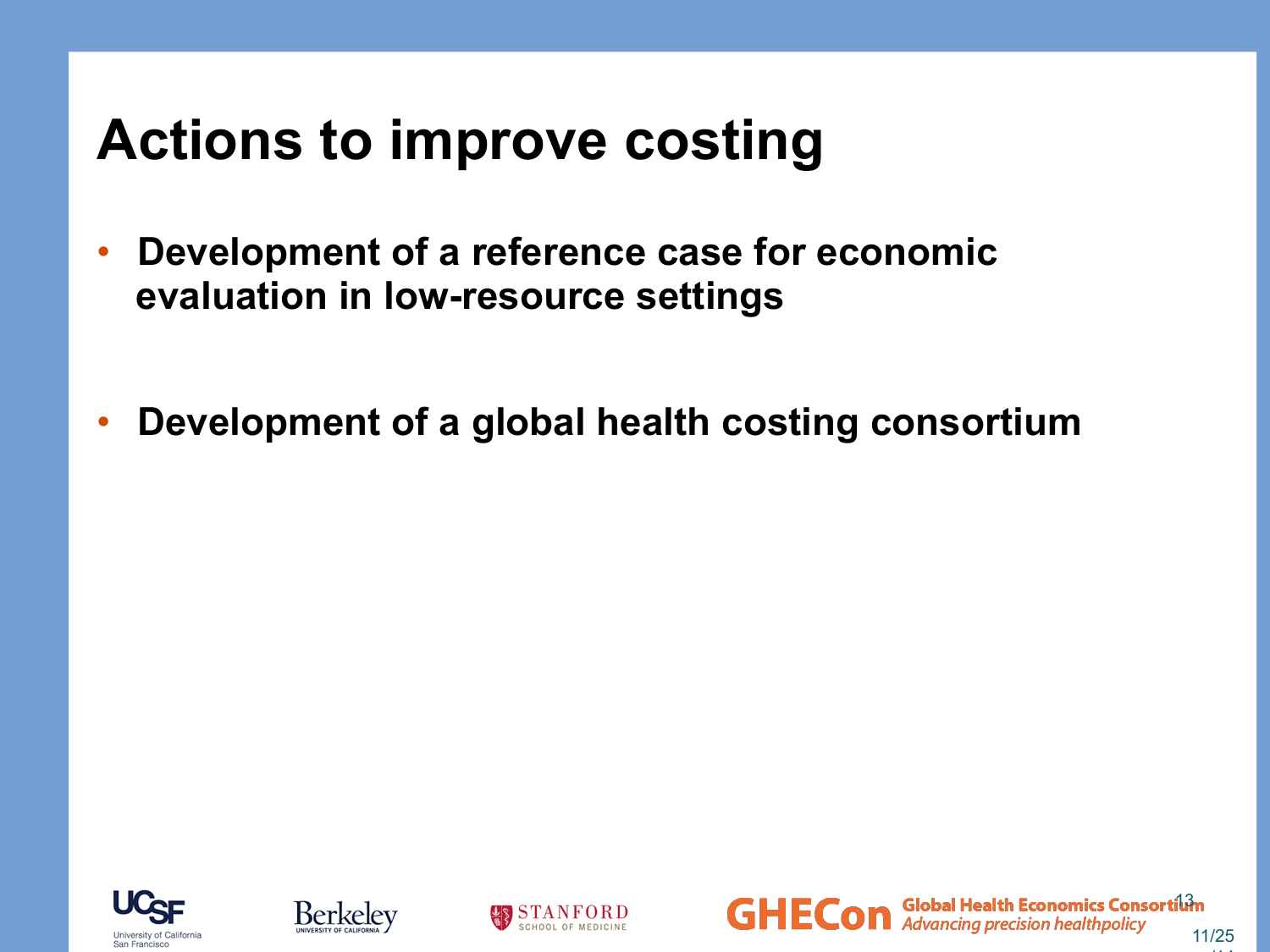## **Disease Control Priorities Network**

#### **DCP – DGH Team**

**Dean Jamison – Principal Investigator** 

**Rachel Nugent – Project Director** 

**Carol Levin - Senior Research Scientist** 

**Stephane Verguet – Acting Assistant Professor** 

**Brie Adderley – Project Coordinator** 

**Zach Olson– Health Economics Analyst, now at UC Berkeley** 

 **\*\*\*** 

#### **Partners: PHFI, CGHR, UQ, IOM, World Bank, WHO**

#### **Acknowledgements to UCSF, LSHTM, INSP and the Futures Institute.**

**Global Health Economics Consortium**